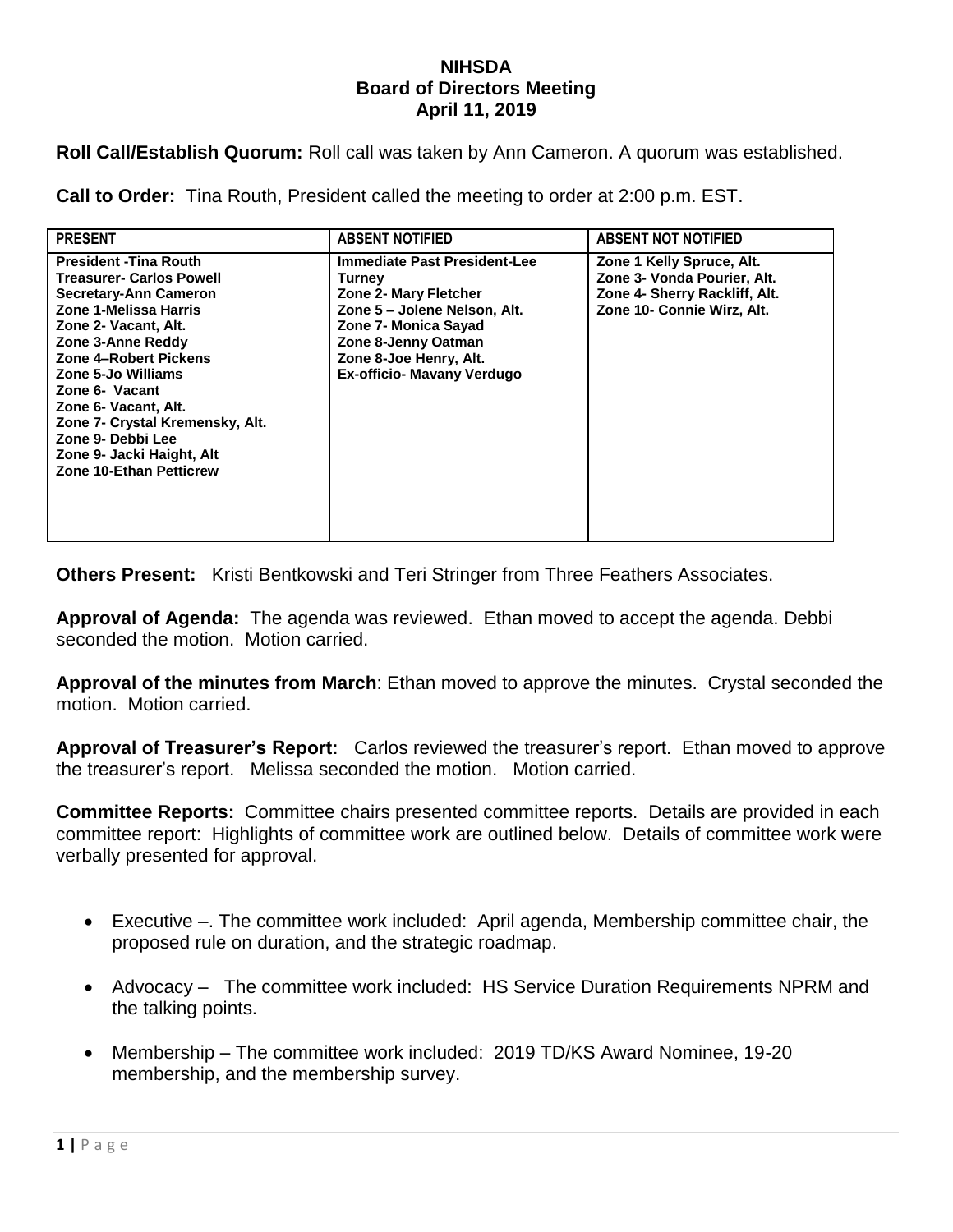- Governance none
- Finance none
- Education The committee worked included: conference planning. Teri provided an updated on the planning.

Melissa moved to approve all committee reports including all recommended action items. Carlos seconded the motion. Motion carried.

## **General Correspondence:**

**-AIAN Chapter of Region XI History:** The draft chapter was sent to the board for input.

**-Proposed Rule on Duration:** The board will submit comments on the NPRM for Duration. A unanimous poll vote was taken in support of submitting comments.

**-Presidents Budget/ACF Justification:** Teri emailed the proposed budget to the board.

**-NHSA Board Reps:** The board reps are due for election to represent NIHSDA on the NHSA board. An email was sent out for nominations.

**-Congressional Briefing-The Role of Early Childhood Education in Supporting Native Child Health:** Melissa attended the congressional briefing to represent NIHSDA regarding health issues that impact children and families/native child health and the importance of Head Start as it relates to child health. Melissa addressed mental health, and trauma informed care and the needs for more resources.

**- Global Leaders World Forum –** Debbi provided some updates regarding the conference that is being planned in two years. NIHSDA/tribal programs participation in the conference was discussed.

**OHS Update/AIAN Update:** Ann Linehan and Todd Lertjuntharangool joined the meeting. Ann shared that Todd was hired as the AIAN regional program manager and updated regarding other positions at DHS, Dr. B's initiatives – collaboration/transition, homelessness. Monitoring, DRS NPRM will be coming out in the next few months, NIHSDA conference and Opioid conferences, Funding/Presidents budget, Todd's priorities as the new RPM-mission focused, work on PD, capacity building, and professionalism of the Region XI team, CLASS during the review or at separate time, Tina asked for an update on the CLASS concerns expressed by Region XI – Ann will ask Adia to follow up, some programs are in DRS for class scores only, expansion grants being awarded with a separate grant number, under enrollment, OHS staff at NISHSDA conference.

**Strategic Plan Update:** The board reviewed the revised objectives and proposed action steps based on the work from the March meeting and committee work. The revisions will go to committee to finalize the document. The final document will be presented for board approval during the May meeting.